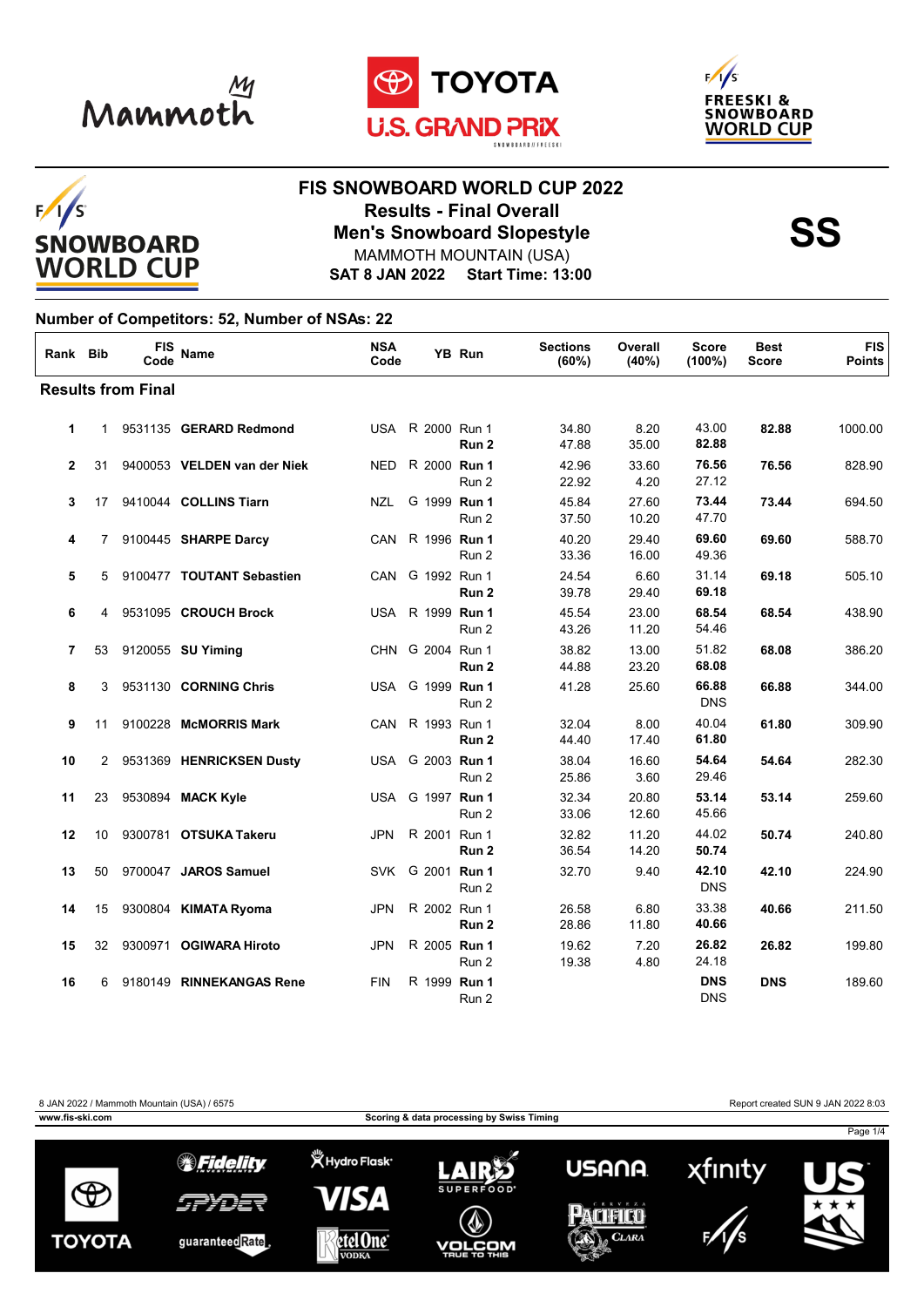

 $F/1/S$ 

**SNOWBOARD WORLD CUP** 





## **FIS SNOWBOARD WORLD CUP 2022 Results - Final Overall<br>
Men's Snowboard Slopestyle<br>
MAMMOTH MOUNTAIN (USA)**

**SAT 8 JAN 2022 Start Time: 13:00** MAMMOTH MOUNTAIN (USA)

| Rank Bib        |    | <b>FIS</b><br>Code | Name                                                      | <b>NSA</b><br>Code |  | YB Run                               |                                           |                      |            | J1 J2 J3 J4 J5 J6 |          |          | J7       | J8.       | <b>Score</b>   | Best<br><b>Score</b>               | <b>FIS</b><br><b>Points</b> |
|-----------------|----|--------------------|-----------------------------------------------------------|--------------------|--|--------------------------------------|-------------------------------------------|----------------------|------------|-------------------|----------|----------|----------|-----------|----------------|------------------------------------|-----------------------------|
|                 |    |                    | <b>Results from Qualification</b>                         |                    |  |                                      |                                           |                      |            |                   |          |          |          |           |                |                                    |                             |
| 17              | 13 |                    | 9300723 TOBITA Ruki                                       |                    |  | JPN R 1999 Run 1<br>Run 2            |                                           |                      |            |                   | 15<br>76 | 18<br>70 | 22<br>66 | 20<br>72  | 71.00          | 18.75 71.00                        | 180.50                      |
| 18              | 57 |                    | 9531486 BULLOCK-WOMBLE Fynn                               |                    |  | USA R 2005 Run 1<br>Run 2            |                                           |                      |            |                   | 14<br>75 | 13<br>69 | 15<br>62 | -12<br>74 | 70.00          | 13.50 70.00                        | 172.30                      |
| 19              | 24 |                    | 9060003 de BUCK Sebbe                                     |                    |  | BEL G 1995 Run 1<br>Run 2            |                                           |                      |            |                   | 22<br>77 | 29<br>70 | 26<br>60 | 30<br>70  | 26.75<br>69.25 | 69.25                              | 164.70                      |
| 20              | 29 |                    | 9200131 VICKTOR Noah                                      |                    |  | GER G 2001 Run 1<br>Run 2            |                                           |                      |            |                   | 17<br>74 | 14<br>67 | 17<br>64 | 26<br>68  | 18.50<br>68.25 | 68.25                              | 157.70                      |
| 21              | 49 |                    | 9190422 VALAX Enzo                                        |                    |  | FRA R 2000 Run 1<br>Run 2            | 22<br>62                                  | 20<br>64             | 20<br>64   | 22<br>62          |          |          |          |           | 21.00<br>63.00 | 63.00                              | 151.00                      |
| 22              | 27 |                    | 9040200 COX Matthew                                       |                    |  | AUS R 1998 Run 1<br>Run 2            | 58<br>61                                  | 56<br>62             | 59<br>63   | 57<br>60          |          |          |          |           | 57.50<br>61.50 | 61.50                              | 144.70                      |
| 23              | 46 |                    | 9030049 CHIARADIO de la IGLESIA Federico ARG R 1997 Run 1 |                    |  | Run 2                                | 23<br>58                                  | 24<br>63             | 25<br>62   | 24<br>61          |          |          |          |           | 24.00<br>61.00 | 61.00                              | 138.60                      |
| 24              | 19 |                    | 9420146 OLIMSTAD Markus                                   |                    |  | NOR G 1994 Run 1<br>Run 2            | 60<br>33                                  | 61<br>31             | 63<br>28   | 54<br>26          |          |          |          |           | 59.50<br>29.50 | 59.50                              | 132.70                      |
| 25              | 36 |                    | 9200129 GUETL Leon                                        |                    |  | GER R 2001 Run 1<br>Run 2            |                                           |                      |            |                   | 60<br>32 | 55<br>33 | 58<br>35 | 60<br>36  | 58.25<br>34.00 | 58.25                              | 127.00                      |
| 26              | 51 |                    | 9220101 COCKRELL Billy                                    |                    |  | GBR R 1999 Run 1<br>Run 2            |                                           |                      |            |                   | 58<br>11 | 53<br>13 | 54<br>13 | 56<br>15  | 55.25<br>13.00 | 55.25                              | 121.40                      |
| 27              | 34 |                    | 9420129 KLEIVDAL Stian                                    |                    |  | NOR R 1997 Run 1<br>Run 2            | 51<br>27                                  | 53<br>29             | 56<br>26   | 50<br>28          |          |          |          |           | 52.50<br>27.50 | 52.50                              | 115.90                      |
| 28              | 37 |                    | 9300953 HASEGAWA Taiga                                    |                    |  | JPN R 2005 Run 1<br>Run 2            |                                           |                      |            |                   | 50<br>51 | 50<br>53 | 45<br>46 | 50<br>52  | 48.75<br>50.50 | 50.50                              | 110.40                      |
| 29              | 55 |                    | 9531605 FEDOROWYCZ Lys                                    |                    |  | USA R 2006 Run 1<br>Run <sub>2</sub> |                                           |                      |            |                   | 5<br>49  | 6<br>48  | 5<br>49  | 4<br>48   | 5.00<br>48.50  | 48.50                              | 105.00                      |
| 30              | 48 |                    | 9150266 HRONES Jakub                                      |                    |  | CZE G 2004 Run 1<br>Run 2            | 46<br>23                                  | 49<br>26             | 49<br>28   | 48<br>22          |          |          |          |           | 48.00<br>24.75 | 48.00                              | 99.70                       |
| 31              | 25 |                    | 9531350 CANTER Jake                                       |                    |  | USA G 2003 Run 1<br>Run 2            | 17<br>48                                  | 17<br>50             | 19<br>- 45 | 20<br>46          |          |          |          |           | 47.25          | 18.25 47.25                        | 94.30                       |
| 32              | 44 |                    | 9531294 RETZLAFF Dave                                     |                    |  | USA R 1999 Run 1<br>Run 2            |                                           |                      |            |                   | 30<br>37 | 35<br>38 | 29<br>40 | 46<br>49  | 35.00<br>41.00 | 41.00                              | 89.00                       |
| 33              | 33 |                    | 9050251 MILLAUER Clemens                                  |                    |  | AUT R 1994 Run 1<br>Run 2            | 29<br>37                                  | 29<br>39             | 27<br>40   | 30<br>37          |          |          |          |           | 28.75<br>38.25 | 38.25                              | 83.80                       |
| 34              | 45 |                    | 9250012 VILHELMSSON Baldur                                | ISL.               |  | R 2002 Run 1<br>Run 2                | 8<br>32                                   | $\overline{7}$<br>38 | 9<br>30    | 8<br>39           |          |          |          |           | 34.75          | 8.00 34.75                         | 78.50                       |
| 35              | 16 |                    | 9100693 JOBIN Francis                                     |                    |  | CAN R 1998 Run 1<br>Run 2            | 35<br>19                                  | 35<br>21             | 33<br>21   | 35<br>22          |          |          |          |           | 34.50<br>20.75 | 34.50                              | 73.30                       |
| 36              | 21 |                    | 9300738 HAMADA Kaito                                      | JPN.               |  | G 1999 Run 1<br>Run 2                | 13<br>33                                  | 14<br>34             | 12<br>34   | 15<br>32          |          |          |          |           | 13.50<br>33.25 | 33.25                              | 68.00                       |
|                 |    |                    | 8 JAN 2022 / Mammoth Mountain (USA) / 6575                |                    |  |                                      |                                           |                      |            |                   |          |          |          |           |                | Report created SUN 9 JAN 2022 8:03 |                             |
| www.fis-ski.com |    |                    |                                                           |                    |  |                                      | Scoring & data processing by Swiss Timing |                      |            |                   |          |          |          |           |                |                                    |                             |









Page 2/4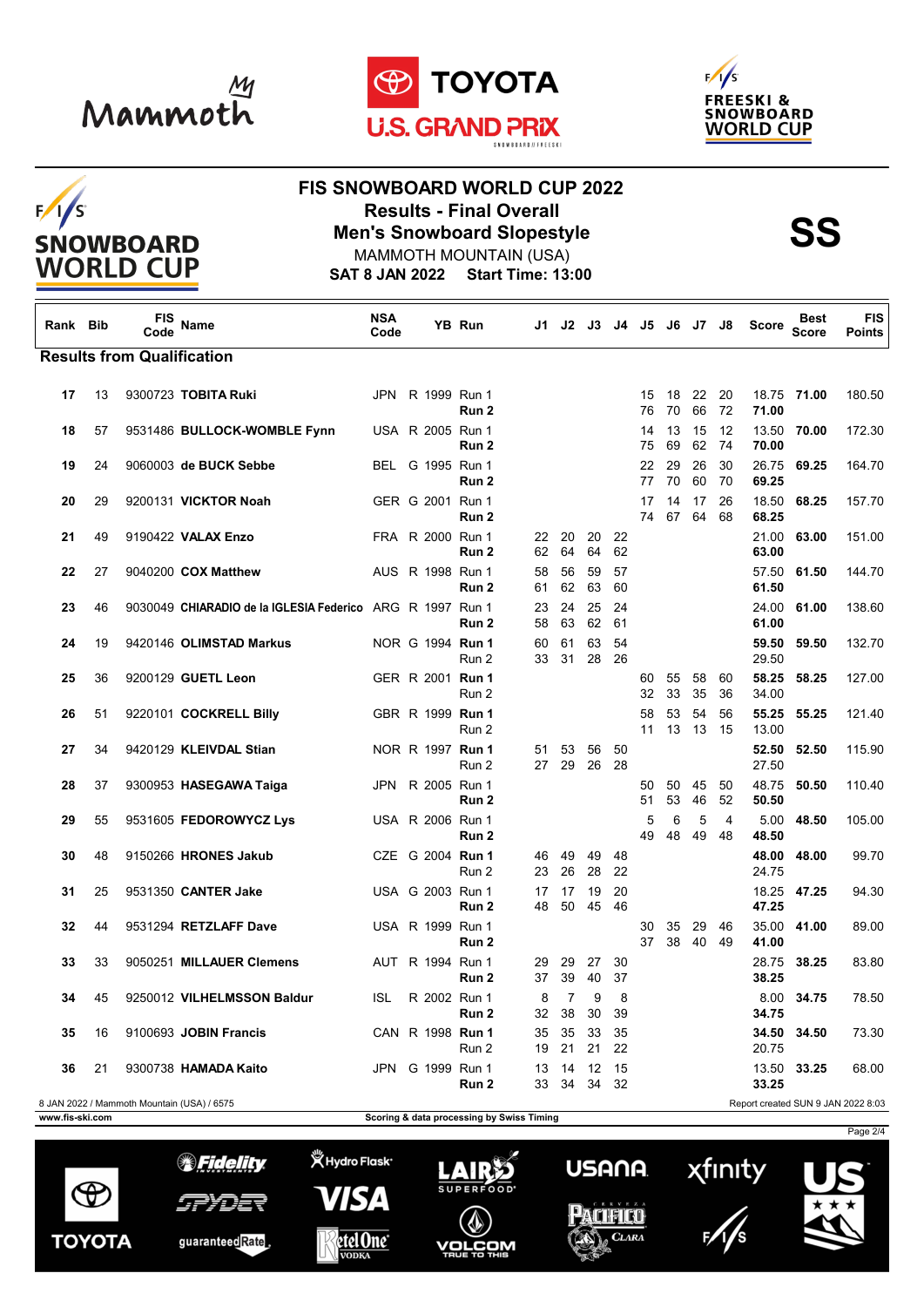

 $F/1/S$ 

**SNOWBOARD WORLD CUP** 





## **FIS SNOWBOARD WORLD CUP 2022 Results - Final Overall<br>
Men's Snowboard Slopestyle<br>
MAMMOTH MOUNTAIN (USA)**

**SAT 8 JAN 2022 Start Time: 13:00** MAMMOTH MOUNTAIN (USA)

| Rank | <b>Bib</b> | <b>FIS</b><br>Code | <b>Name</b>                  | <b>NSA</b><br>Code |                  | YB Run              | J1 I     | J2             |                |          | J3 J4 J5           | J6                 |          | J7 J8    | <b>Score</b>             | <b>Best</b><br><b>Score</b> | <b>FIS</b><br><b>Points</b> |
|------|------------|--------------------|------------------------------|--------------------|------------------|---------------------|----------|----------------|----------------|----------|--------------------|--------------------|----------|----------|--------------------------|-----------------------------|-----------------------------|
| 37   | 52         |                    | 9531604 FEDOROWYCZ Levko     |                    | USA R 2004 Run 1 | Run <sub>2</sub>    |          |                |                |          | 18<br>38           | 12 10<br>26        | 32       | 8<br>32  | 12.00<br>32.00           | 32.00                       | 62.80                       |
| 38   | 43         |                    | 9180118 REHNBERG Mikko       | <b>FIN</b>         | R 1997 Run 1     | Run <sub>2</sub>    | 12<br>31 | 9<br>30        | 10<br>35       | 10<br>29 |                    |                    |          |          | 10.25<br>31.25           | 31.25                       | 57.60                       |
| 39   | 8          |                    | 9101066 BREARLEY Liam        |                    | CAN G 2003 Run 1 | Run 2               |          |                |                |          | 20<br>27           | 21<br>33           | 20<br>30 | 16<br>34 | 19.25<br>31.00           | 31.00                       | 52.40                       |
| 40   | 41         |                    | 9300985 WATANABE Rikuto      |                    | JPN R 2005 Run 1 | Run <sub>2</sub>    |          |                |                |          | 12<br>34           | 17<br>30           | 12<br>26 | 17<br>25 | 14.50<br>28.75           | 28.75                       | 47.10                       |
| 41   | 28         |                    | 9420140 TISCHENDORF Fridtjof |                    | NOR R 1997 Run 1 | Run <sub>2</sub>    | 29       | 14 12 12<br>29 | 29             | 13<br>26 |                    |                    |          |          | 12.75<br>28.25           | 28.25                       | 41.90                       |
| 42   | 14         |                    | 9531194 FITZSIMONS Sean      |                    | USA R 2000 Run 1 | Run <sub>2</sub>    |          |                |                |          | 11<br>28           | 13<br>27           | 15<br>29 | 14<br>27 | 13.25<br>27.75           | 27.75                       | 36.70                       |
| 43   | 42         |                    | 9531420 GOULET Hunter        |                    | USA G 2004 Run 1 | Run <sub>2</sub>    | 6<br>27  | 8<br>31        | 3<br>26        | 4<br>24  |                    |                    |          |          | 5.25<br>27.00            | 27.00                       | 31.50                       |
| 44   | 26         |                    | 9510438 HUBER Nicolas        | SUI                | G 1995 Run 1     | Run 2               |          |                |                |          | 19<br>24           | 18<br>24           | 9<br>26  | 24<br>29 | 17.50<br>25.75           | 25.75                       | 26.30                       |
| 45   | 9          |                    | 9531241 HENKES Justus        |                    | USA R 2001 Run 1 | Run 2               | 25<br>13 | 23<br>10       | 23<br>11       | 23<br>10 |                    |                    |          |          | 23.50<br>11.00           | 23.50                       | 21.10                       |
| 46   | 38         |                    | 9531505 FERRY Lucas          |                    | USA R 2004 Run 1 | Run <sub>2</sub>    | 15<br>21 | 19             | 15<br>25 22 21 | 17       |                    |                    |          |          | 22.25                    | 16.50 22.25                 | 15.90                       |
| 47   | 40         |                    | 9290314 LIVIERO Nicola       | ITA.               | R 1999 Run 1     | Run 2               |          |                |                |          | 21<br>21           | 23<br>19           | 20<br>19 | 22<br>24 | 21.50<br>20.75           | 21.50                       | 10.70                       |
| 48   | 18         |                    | 9480582 KHADARIN Vladislav   |                    | RUS R 1998 Run 1 | Run 2               |          |                |                |          | 15<br>$\mathbf{1}$ | 15<br>$\mathbf{1}$ | 19<br>2  | 18<br>2  | 16.75<br>1.50            | 16.75                       | 5.50                        |
| 49   | 56         |                    | 9531495 MILLER Nicholas      |                    | USA R 2002 Run 1 | Run <sub>2</sub>    | 4<br>13  | 5              | 5<br>13 10     | 6<br>11  |                    |                    |          |          | 5.00<br>11.75            | 11.75                       | 0.30                        |
|      | 71         |                    | 9531391 KATKO Grev           | <b>USA</b>         |                  | 2001 Run 1<br>Run 2 |          |                |                |          |                    |                    |          |          | <b>DNS</b><br><b>DNS</b> | <b>DNS</b>                  | 0.00                        |
|      | 22         |                    | 9101189 SPALDING Cameron     |                    | CAN R 2005 Run 1 | Run 2               |          |                |                |          |                    |                    |          |          | <b>DNS</b><br><b>DNS</b> | <b>DNS</b>                  | 0.00                        |
|      | 47         |                    | 9560205 MEKINC Naj           |                    | SLO G 2001 Run 1 | Run 2               |          |                |                |          |                    |                    |          |          | <b>DNS</b><br><b>DNS</b> | <b>DNS</b>                  | 0.00                        |